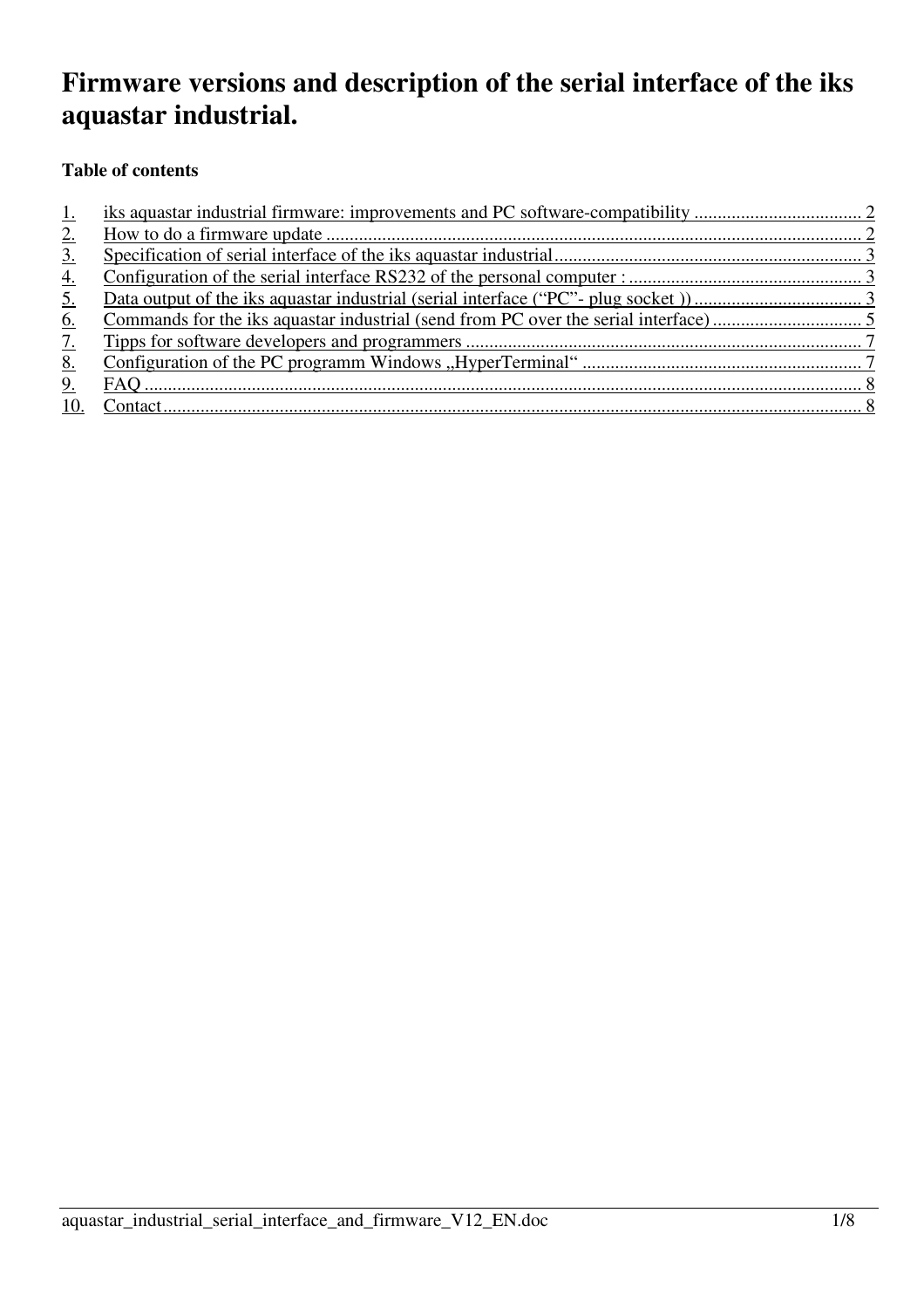# **1. iks aquastar industrial firmware: improvements and PC software-compatibility**

The following firmware updates are available in 3 different languages: German (DE), English (GB) and French (FR).

|                     |                                                                                  |               | Firmware version is compatible with |                  |
|---------------------|----------------------------------------------------------------------------------|---------------|-------------------------------------|------------------|
| aquastar industrial | Improvements in the different firmware versions                                  |               | PC software: iks                    | Iks-aquastar-    |
| firmware versions   |                                                                                  |               | aquasSoft/aquaPilot                 | visual           |
| $2.27$ v0 and v1    | adjustable switching hysteresis (except level); no longer "aquarium" related.    | $\Rightarrow$ | Yes (iks aquasSoft)                 | not compatible * |
| 2.27 v0 and v1      | Adaptation of the oxygen measurement to the new ODOS sensor.                     | $\Rightarrow$ | Yes (iks aquasSoft)                 | not compatible * |
| $2.27 \text{ v}2$   | control type "Increase O2": at the lower alarm point control isn't switched off. | $\Rightarrow$ | Yes (iks aquasSoft)                 | not compatible * |
| $2.27 \text{ v}3$   | Output: "Date" and "Time"                                                        | $\Rightarrow$ | iks aquasSoft/aquaPilot             | not compatible * |
| $2.27 \text{ v}4$   | Output: "no control x"                                                           | $\Rightarrow$ | iks aquasSoft/aquaPilot             | not compatible * |
| $2.28$ v1 and v2    | Control of oxygen also in the unit mg/l;                                         | $\Rightarrow$ | restricted compatible *             | Yes              |
| $2.28$ v1 and v2    | automatic storage of measured values in the same unit => erase memory before!    | $\Rightarrow$ | restricted compatible *             | Yes              |
| $2.28 \text{ v}3$   | New commands over serial interface: 'DI' and ,DL' (please see chapter 6)         | $\Rightarrow$ | restricted compatible *             | Yes              |
| $2.28 \text{ v}4$   | New command over serial interface: 'DC' (see chapter 6 in this document)         | $\Rightarrow$ | restricted compatible *             | Yes              |
| $2.28 \text{ v}5$   | Some issues solved: pH Control: "Control in the pond"                            | $\Rightarrow$ | restricted compatible *             | Yes              |
| $2.29 \text{ v}1$   | New command over serial interface: 'DD' (see chapter 6 in this document)         | $\Rightarrow$ | restricted compatible *             | Yes              |
|                     |                                                                                  |               |                                     |                  |
|                     |                                                                                  |               |                                     |                  |

\* not compatible with the software function "read program" (Programm lesen) and "transfer program" (Programm übertragen) ! ; "program" = configuration data

# **2. How to do a firmware update**

#### What do you need ?

- PC with a serial RS-232 interface (if your PC has no RS-232 interface, you need a USB-RS232 adapter).
- (USB-RS232 adapter; we recommend to use the iks USB-RS232 adapter, order no. 3031).
- Datacable to the PC or USB-RS232 adapter, 3 meters long (order no. 3000).
- UpdateVxx.exe PC software. ( --> https://www.iks-aqua.com/html/engl/download.php#software)
- Firmware hex file. (--> https://www.iks-aqua.com/html/engl/download.php#industrial firmware)

#### How to do !

- 1. Installation: Download the update software (UpdateVxx.exe) and the firmware hex file and copy them into a directory of your choice.
- 2. Start of the programm: Open the Windows-Explorer, open the directory with the update software and the hex file, double-click the UpdateVxx.exe file.
- 3. Update aquastar: Connect the aquastar via the datacable to the PC; remove the powersupply from the aquastar; click on "SendFile" at the PC-Software; select the \*.hex firmware file in the next dialogue; select the serial interface (COM1 or COM2 or other; virtual COM port if using the USB-RS232 adapter) in the next dialogue; **Don't be worry about the message "The configured serial port is not valid. Please choose another port". In this special case, this message is unimportant!** Wait, until you see "Verbindungsaufnahme"; now connect the powersupply to the aquastar; then you will see how the several sectors are written to the aquastar; wait 1 til 2 minutes.
- 4. Update is complete and successful, if at the end of the dialoge the text "Prüfsumme OK" appears.
- 5. Perform a reset: **After each software update the aquastar must be reseted. This erases all former programming and returns the system to its original condition.** Please proceed as follows:
	- Disconnect the aquastar from the power supply
	- Now press the key labelled F1 and keep it pressed.
	- Reconnect the power supply (continue to keep F1 pressed)
	- The following message appears on the display shortly afterwards: F1 to reset.
	- Press the F1 key again.
	- After a few seconds a successful Reset will be confirmed with the message ..Memory OK"
	- You will be then returned to the main menu.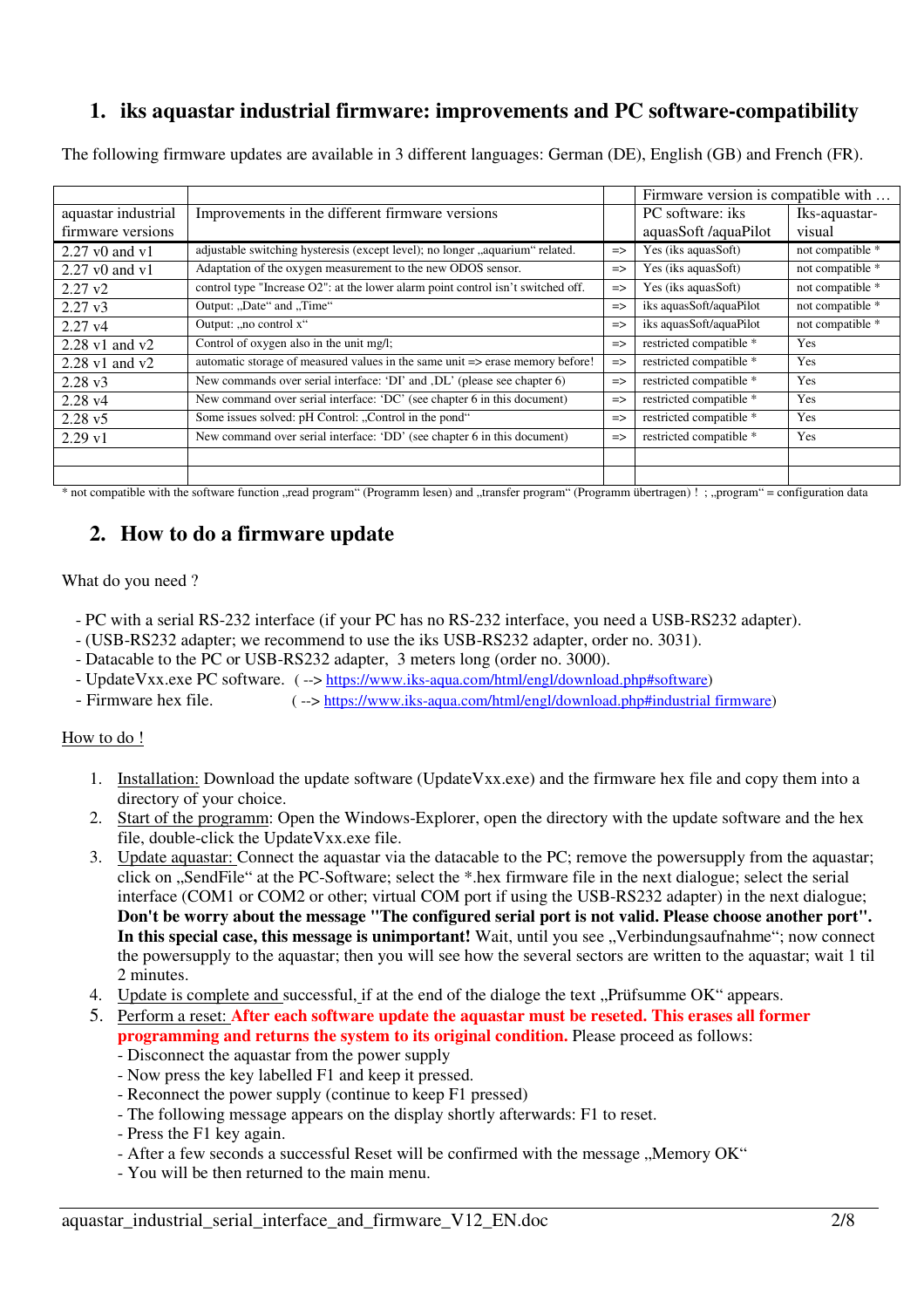## **3. Specification of serial interface of the iks aquastar industrial**

| Interface:<br>Connectors:<br>Physical signal level: | RS-232<br>aquastar: Mini-DIN 6 female<br>RS-232 standard (between $+3V$ til $+15V$ and $-3V$ til $-15V$ , no logic TTL) |
|-----------------------------------------------------|-------------------------------------------------------------------------------------------------------------------------|
| Data rate:                                          | 9600 bits per second (fix)                                                                                              |
| Data bits:                                          | 8                                                                                                                       |
| Parity:                                             | none                                                                                                                    |
| Stop bits:                                          |                                                                                                                         |
| Signal lines:                                       | TxD, RxD, GND                                                                                                           |
| Flow control:                                       | none                                                                                                                    |

Connection to PC with 3 different types:

- "Data-Cable-PC" (iks order no.: 3000), connectors : Mini-DIN 6 male ------- D-Sub DE-9F female - "Data-Cable-PC" plus USB-RS232 adapter (iks order no. 3031) with serial com port D-Sub DE-9M male. - "Data-Cable-PC" plus RS232-ethernet-converter (iks order no. 1819), connectors: Ethernet RJ-45 jack – serial com port D-Sub DE-9M male.

#### **4. Configuration of the serial interface RS232 of the personal computer :**

Bits per seconds: 9600 Data bits: 8 Parity: None Stop bits: 1 Flow control : None

#### **5. Data output of the iks aquastar industrial (serial interface ("PC"- plug socket ))**

The system reports back automatically all the values of the sensors, the actual date and the time in ASCIIformat when the iks aquastar is in running mode. Results for various language versions EN, FR and DE are:

Result: (Example for aquastar industrial firmware v2.28GB (english) ):

| $\cdots$                   |                                                                              |
|----------------------------|------------------------------------------------------------------------------|
| E11:36 Fr, 20.01.          |                                                                              |
| $E1$ (Lv) Air              |                                                                              |
| E2 (pH-)07.01 pH           | $\Rightarrow$ the "-" next to "pH" shows that an downward control is active. |
| E3 (Rx) +507 mV            |                                                                              |
| E4 (Te+) 21.4 $^{\circ}$ C | $\Rightarrow$ the "+" next to "Te" shows that an upward control is active.   |
| E5 (Ox )110.4 $%$          |                                                                              |
| $E6(Co)$ 958 uS            |                                                                              |
| E7 (AP) 1014 mB            |                                                                              |
| E8 (Co) 78 mS              |                                                                              |
| E11:37 Fr, 20.01.          |                                                                              |
| $\ddot{\phantom{0}}\cdot$  |                                                                              |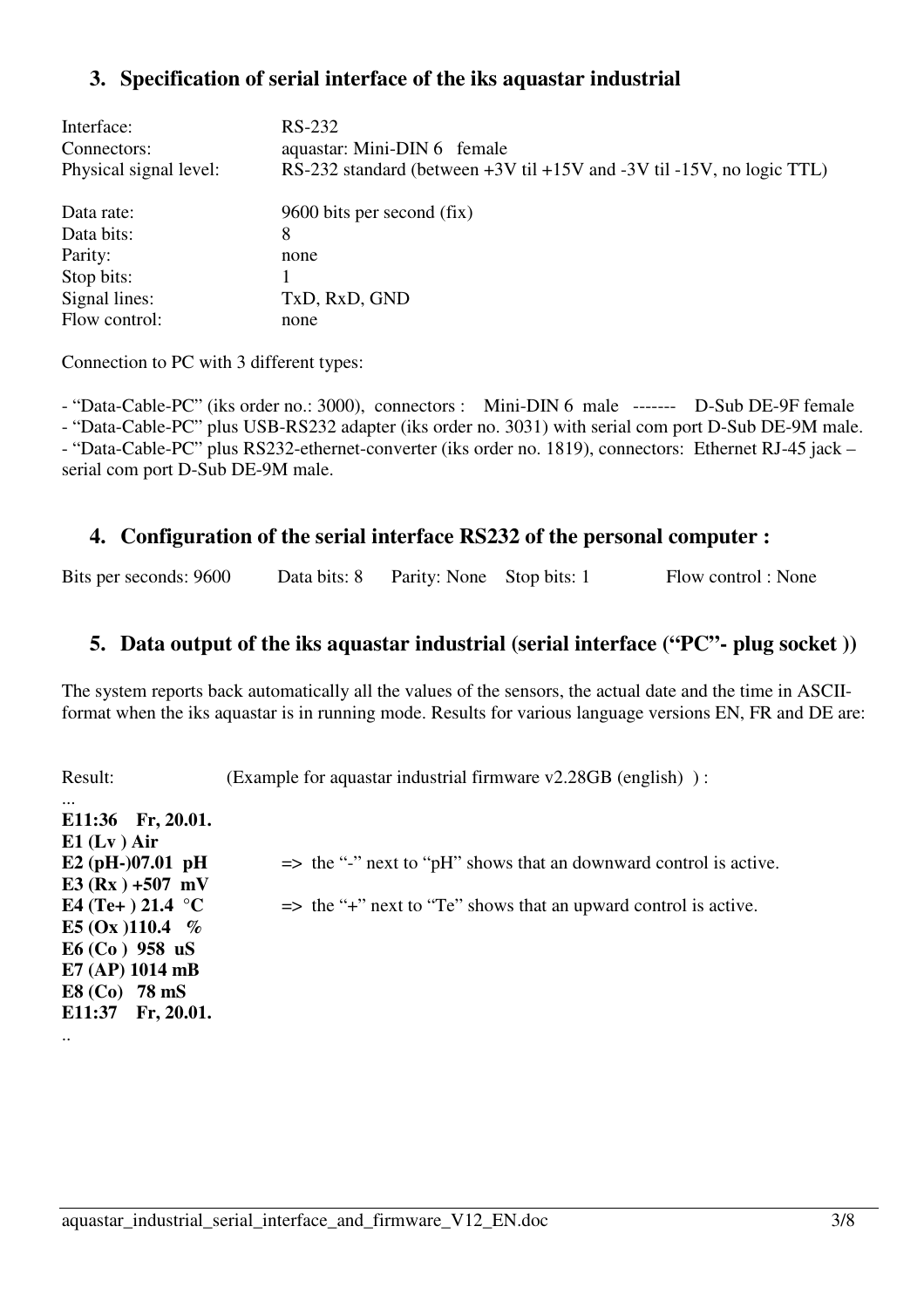| Result:                                           | (Example for aquastar industrial firmware v2.28DE (german)):                 |
|---------------------------------------------------|------------------------------------------------------------------------------|
| E11:36 Fr, 20.01.<br>$E1$ (Pe) Luft               |                                                                              |
| E2 (pH-)07.01 pH<br>E3 (Rx) +507 mV               | $\Rightarrow$ the "-" next to "pH" shows that an downward control is active. |
| E4 (Te+) 21.4 $^{\circ}$ C                        | $\Rightarrow$ the "+" next to "Te" shows that an upward control is active.   |
| E5 (Ox) 110.4 $%$                                 |                                                                              |
| $E6$ (Le) 958 uS<br>E7 (Ld) 1014 mB               |                                                                              |
| $E8$ (Le) 78 mS                                   |                                                                              |
| E11:37 Fr, 20.01.                                 |                                                                              |
| $\bullet\bullet\bullet$                           |                                                                              |
| Result:                                           | (Example for aquastar industrial firmware v2.28FR (french)):                 |
| E11:36 ve, 20.01.<br>$E1$ (ni) Luft               |                                                                              |
| E2 (pH-)07.01 pH                                  | $\Rightarrow$ the "-" next to "pH" shows that an downward control is active. |
| E3 $(rx) + 507 mV$<br>E4 (te+ ) 21.4 $^{\circ}$ C | $\Rightarrow$ the "+" next to "Te" shows that an upward control is active.   |
| E5 (ox )110.4 $%$                                 |                                                                              |
| $E6$ (co) 958 uS                                  |                                                                              |
| $E7$ (pa) 1014 mB<br>$E8$ (co) 78 mS              |                                                                              |

Remark: the time-lag between one line to the next can be varied in the aquastar menu from 1 to 4 seconds:

aquastar industrial firmware v2.28GB (iks aquastar: Main menu – SetMeasurement – Display – Ext. Display (in programming level professional ) aquastar industrial firmware v2.28DE (iks aquastar: Hauptmenü – Messwerteinstellungen – Anzeige – Ext. Display (im Profimodus)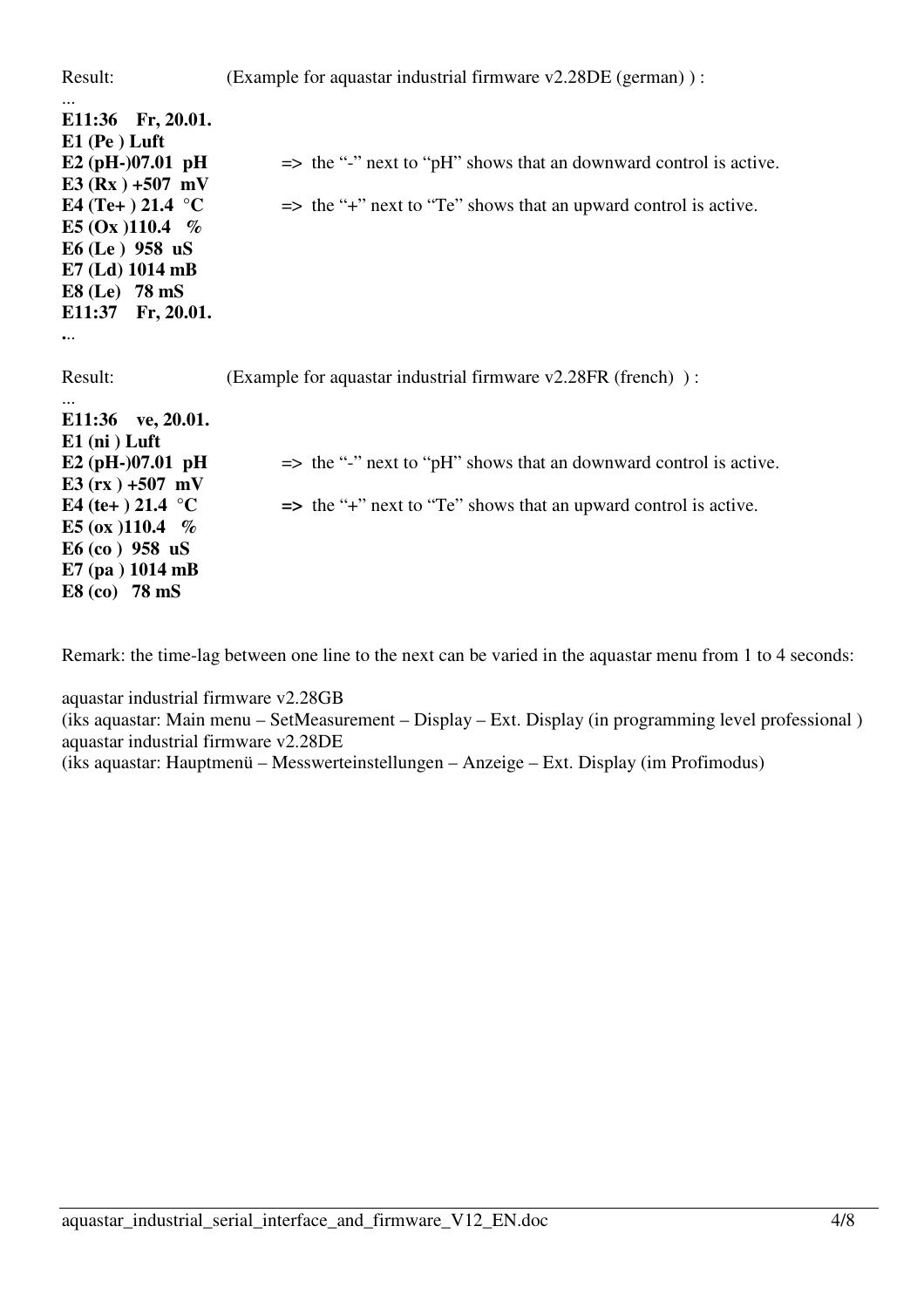#### **6. Commands for the iks aquastar industrial (send from PC over the serial interface)**

Commands in text format. (remark: xx' stands for the different country versions GB, FR and DE)

**DA:** Current measured value chain (all aquastar industrial firmware versions) Result (example): **0 07.01 +507 21.5 110.9 1169 xxxx xxx** 

**DE:** sensor slot configuration (all aquastar industrial firmware versions)

| <b>Result: PepHRxTeOxLe----END</b> | $\alpha$ description: sensor slot – sensor type<br>1-Level, 2-pH, 3-Rx, 4-Temp, 5-Oxygen, 6-Conductivity<br>(example for aquastar industrial firmware v2.28DE german) |
|------------------------------------|-----------------------------------------------------------------------------------------------------------------------------------------------------------------------|
| <b>Result: LvpHRxTeOxCo----END</b> | (example for aquastar industrial firmware v2.28GB english)                                                                                                            |
| Result: nipHrxteoxco----END        | (example for aquastar industrial firmware v2.28FR french)                                                                                                             |

**DV:** output of the iks aquastar industrial version: "aquastarI v2.28D" (industrial, german, version 2.28) (all aquastar industrial firmware versions)

| Aquastar - HyperTerminal                                                                 |       | $\Box$     |
|------------------------------------------------------------------------------------------|-------|------------|
| Datei Bearbeiten Ansicht Anrufen Übertragung ?                                           |       |            |
| de 63 - 81<br>$\mathbb{E}$                                                               |       |            |
| $E1$ (Te ) 20.5 $E$<br>$\overline{E1}3:37$ Fr, 10.02.<br>E1 (Te ) 20.5 $\approx$ C<br>Ŋν |       |            |
| aquastar v2.21DE                                                                         |       |            |
|                                                                                          |       |            |
| Offline                                                                                  | ANSIW | 9600 8-N-1 |

Input  $($ "DV") and Output in the "Hyper Terminal" Window

**DF**: output of the dimming points of the configured lighting sequences (only available in test version)

LichtVerlauf-Nr 1 Taeglich DoseNr 5 Dimm-Zeitpunkte: Ein DZP-Nr. 1 DZP-Zeit 28800s R-folge 1 H-Wert 20% Ein DZP-Nr. 2 DZP-Zeit 32400s R-folge 2 H-Wert 80% Ein DZP-Nr. 3 DZP-Zeit 68400s R-folge 3 H-Wert 80% Ein DZP-Nr. 4 DZP-Zeit 72000s R-folge 4 H-Wert 20% LichtVerlauf-Nr 2 TagDerWoche Mi DoseNr 5 Dimm-Zeitpunkte: Ein DZP-Nr. 1 DZP-Zeit 25200s R-folge 1 H-Wert 10% Ein DZP-Nr. 2 DZP-Zeit 36000s R-folge 2 H-Wert 90% Ein DZP-Nr. 3 DZP-Zeit 57600s R-folge 3 H-Wert 90% Ein DZP-Nr. 4 DZP-Zeit 68400s R-folge 4 H-Wert 10%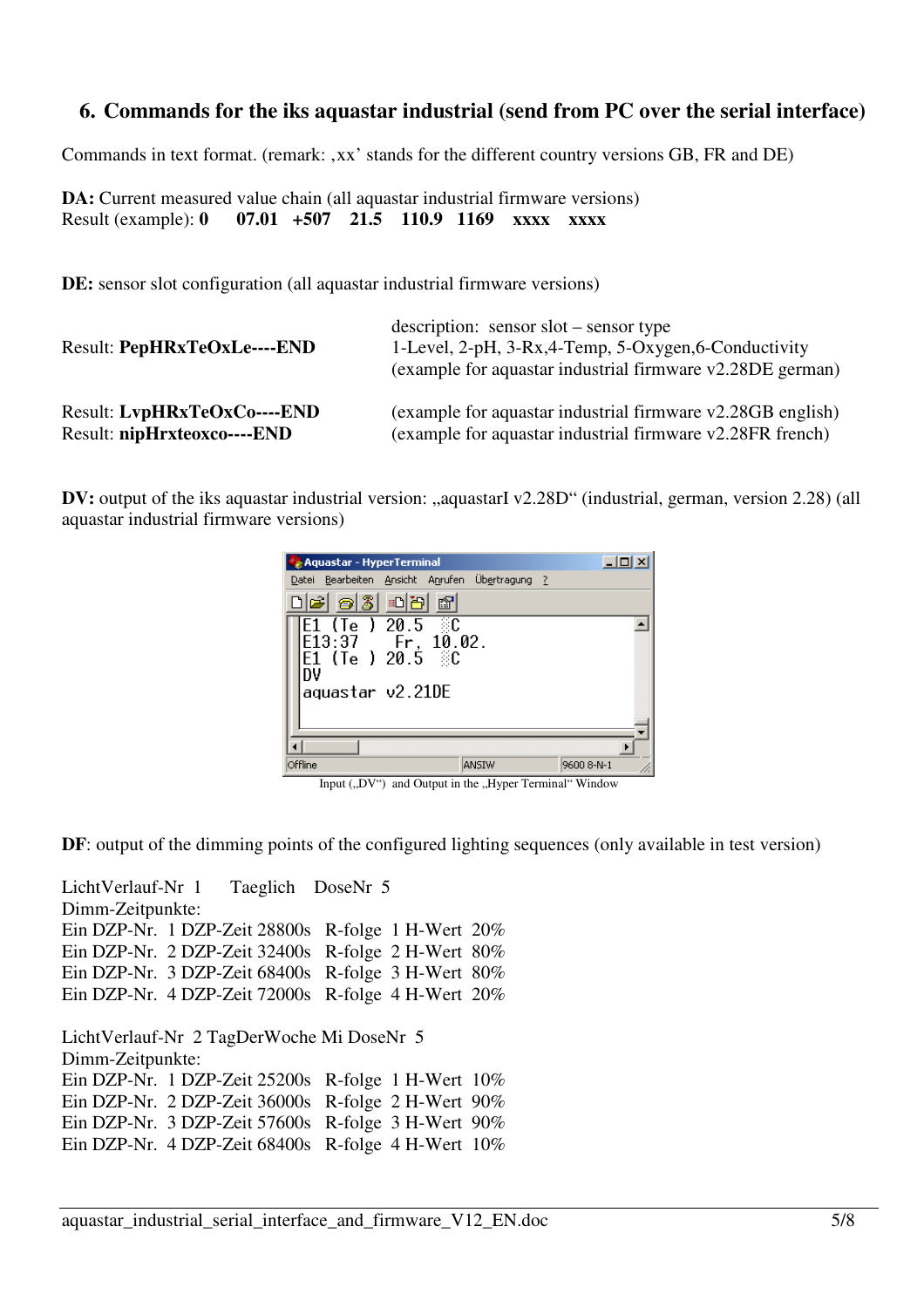**DS**: Output of the stored measured value data; up to 2000 measured value chains. (all aquastar industrial firmware versions)

Result (example) :

| Datum Uhrzeit Pe pH Rx Te Ox Le -- --                                                                                                                                                 |  |  |  |  |
|---------------------------------------------------------------------------------------------------------------------------------------------------------------------------------------|--|--|--|--|
| 20.01.11:52:50 0 07.01 +508 21.5 111.6 1169 xxxx xxxx<br>20.01.11:53:00 0 07.01 +508 21.5 111.6 1169 xxxx xxxx<br>20.01.11:53:10 0 07.01 +508 21.5 111.6 1169 xxxx xxxx<br><b>END</b> |  |  |  |  |

**DI**: information about stored measurement values in memory (since firmware version aquastarI2.28xx3) Result (example) : "1994 2000 END"

( C-code: printf("%4u %4u ",SPEICHER\_PLATZ, MAX\_STORAGE\_NUMBER - 1 ); printf("END\n") ) Description: "remaining storage space total storage space END"

**DL**: delete the memory of the stored measurement values (since firmware version aquastarI2.28xx3) Result: "END" Description: reply, that the command was executed

**D** : Timeout after 2 seconds, if there is no subsequent second character! (since firmware version aquastarI2.28xx3)

Result: "Timeout"

**DC**: Output of stored measured value data in csv format (comma-separated values (or semicolon)). The output can be redirected to a csv formatted text file within a terminal program. (Examples for terminal programs: Hyper-Terminal, Realterm, Docklight Scripting) (since firmware version aquastarI2.28xx4) Result (example):

"Datum - Uhrzeit";"Te";"Te";"Ld";"Ld";"--";"--";"--";"--" "21.08. 09:45:12";"26,8";"26,9";"994";"994";"xxxx";"xxxx";"xxxx";"xxxx" "21.08. 09:45:15";"26,8";"26,9";"994";"994";"xxxx";"xxxx";"xxxx";"xxxx" "21.08. 09:45:18";"26,8";"26,9";"994";"994";"xxxx";"xxxx";"xxxx";"xxxx" "21.08. 09:45:21";"26,8";"26,9";"994";"994";"xxxx";"xxxx";"xxxx";"xxxx" "21.08. 09:45:24";"26,8";"26,9";"994";"994";"xxxx";"xxxx";"xxxx";"xxxx"

**DD**: Output of the currently active switch positions of the sockets on panel 1 (L1) til panel 4 (L4). (since version 2.29 v1).

Example for the output: L1:\*-\*- L2:6\*\*- L3:---- L4:----Explanation: On panel 1 (L1) the sockets 1 and 3 at 100 % (non-variable output socket panels are obviously either 100% active or off). On panel 2 (L2) the first socket (equivalent to socket number 5) is at around 60% (and therefore a variable-output socket). The sockets 6 and 7 are switched at full power. Unfortunately it's not possible to show exact level of variable output as only one figure is available on the (internal) display for each one.

See also aquastar manual chapter ...7.2 The menu "Run"...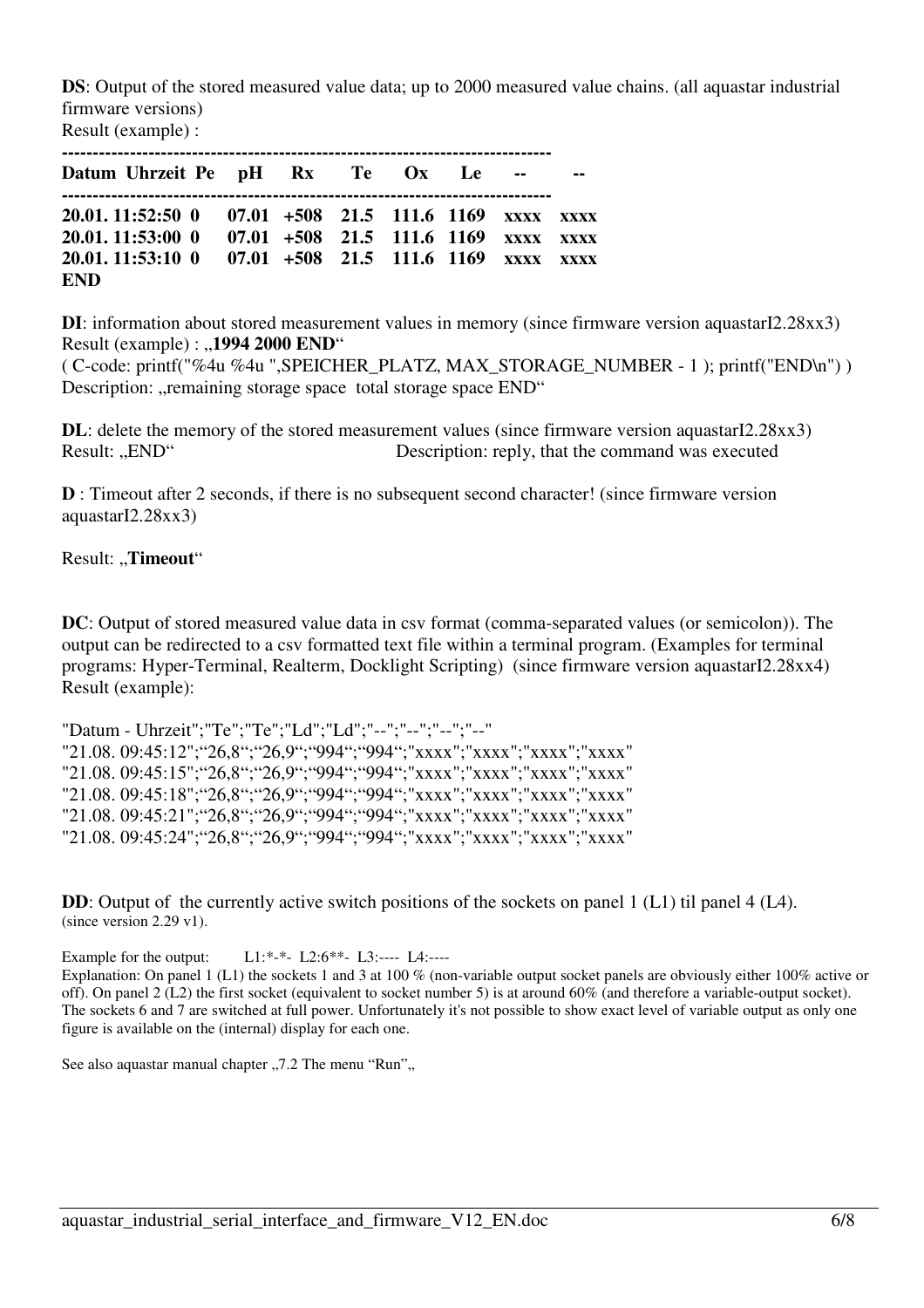# **7. Tipps for software developers and programmers**

Time performance for the particulars commands

Example for the command "DS" (send measured data storage):

a) Between  $D^{\prime\prime}$  und S<sup> $\prime\prime$ </sup> must be a time span of 50 milliseconds.

b) If the iks aquastar does not respond immediately to the commands, then the commands must be sent several times successively. Meanwhile you have to vary the time interval between the individual commands.

Example:

"DS" - 500 ms time span - "DS" - 510 ms time span - "DS" - 520 ms time span - "DS" .... and so on.

# 8. Configuration of the PC programm Windows "HyperTerminal"

**Contract Contract** 

| Eigenschaften von COM3                                                                                                                                                                                                                                                                                                                                                                                                                                                           | $\frac{21}{1}$                                                                                                                                                                                                                                                                                                                                                                                                                                                                                     |     |
|----------------------------------------------------------------------------------------------------------------------------------------------------------------------------------------------------------------------------------------------------------------------------------------------------------------------------------------------------------------------------------------------------------------------------------------------------------------------------------|----------------------------------------------------------------------------------------------------------------------------------------------------------------------------------------------------------------------------------------------------------------------------------------------------------------------------------------------------------------------------------------------------------------------------------------------------------------------------------------------------|-----|
| Anschlusseinstellungen                                                                                                                                                                                                                                                                                                                                                                                                                                                           | ? X <br>Eigenschaften von Aquastar                                                                                                                                                                                                                                                                                                                                                                                                                                                                 |     |
| Bits pro Sekunde: 9600<br>▼<br>$D$ atenbits: 8<br>▼<br>Parität: Keine<br>▼<br>Stoppbits: 1<br>▼<br>$\blacktriangledown$<br>Flusssteuerung: Kein<br>Standard wiederherstellen<br>Abbrechen<br>OΚ                                                                                                                                                                                                                                                                                  | Verbinden mit Einstellungen<br>Belegung der Funktions-, Pfeil- und Strg-Tasten für<br>$\bullet$   Lerminal<br>C Mindows<br>Rücktaste sendet<br>Strg+H C Entf C Strg+H, Leerzeichen, Strg+H<br>Emulation:<br>Terminalkonfiguration<br>Autom, Erkenn.<br>$\blacktriangledown$<br>Telnetterminalkennung: ANSI<br>Zeilen im Bildlaufpuffer: 500<br>금<br>Akustisches Signal beim Verbinden oder Trennen<br>Übersetzung der Eingangsdaten<br>ASCII-Konfiguration<br>Übernehmen<br><b>OK</b><br>Abbrechen |     |
| <b>ASCII-Konfiguration</b><br>Einstellungen für den ASCII-Versand<br>Gesendete Zeilen enden mit Zeilenvorschub<br> ⊽<br>Eingegebene Zeichen lokal ausgeben (lokales Echo)<br> ⊽<br>lo.<br>Zeilenverzögerung:<br>Millisekunden<br>Гo<br>Zeichenverzögerung:<br>Millisekunden<br>Einstellungen für den ASCII-Empfang<br>Beim Empfang Zeilenvorschub am Zeilenende anhängen<br>Eingangsdaten im 7-Bit-ASCII-Format empfangen.<br>⊽<br>Überlange Zeilen im Terminalfenster umbrechen | 2x<br>Verschlüsselungsmethode für das Hostsystem<br>Wählen Sie die Verschlüsselungsmethode für das Hostsystem:<br>C Shift JIS<br>C Standard JIS<br>OΚ<br>Abbrechen                                                                                                                                                                                                                                                                                                                                 | ? X |

aquastar\_industrial\_serial\_interface\_and\_firmware\_V12\_EN.doc 7/8